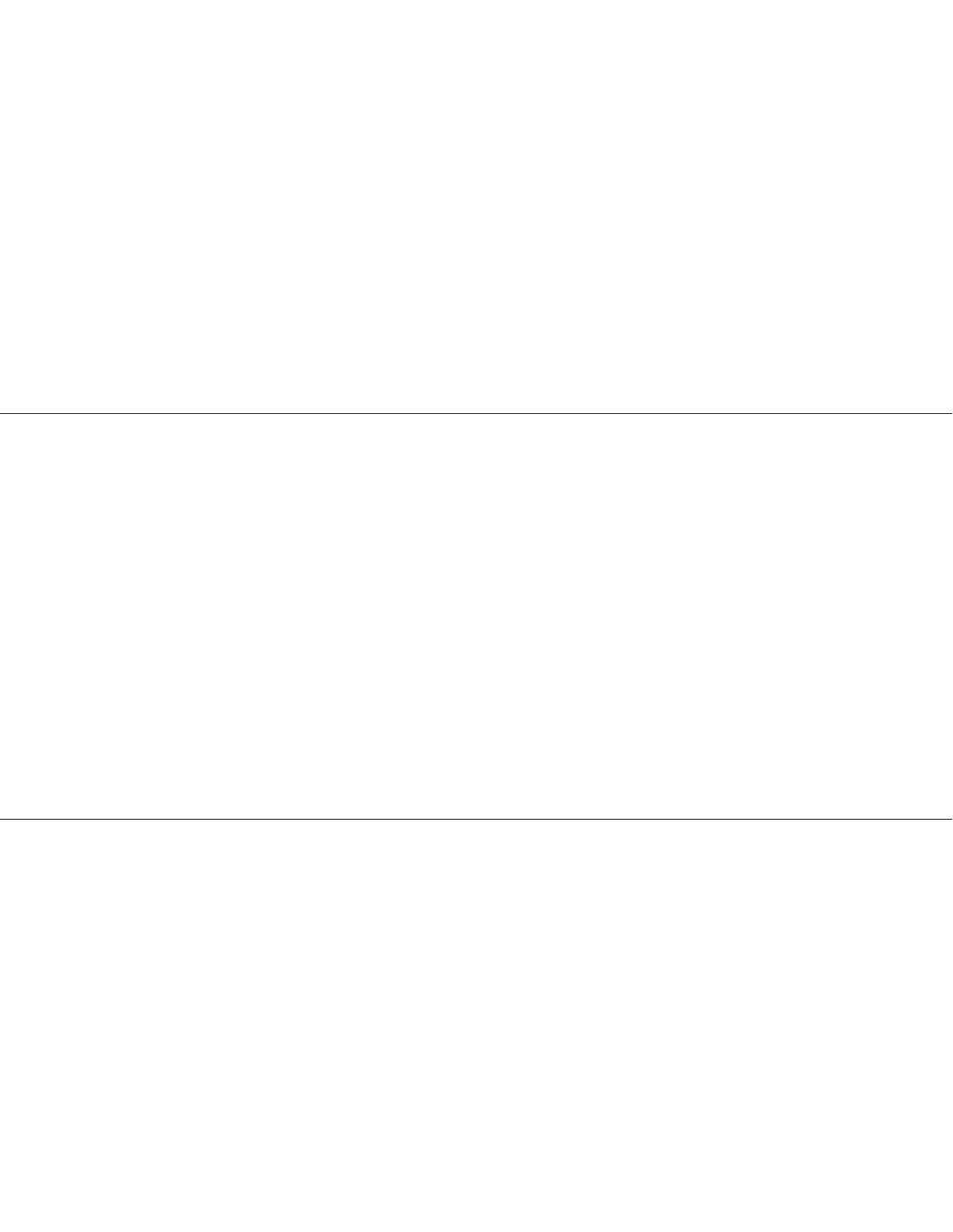

## *2022 Angel Scholarship Fund Contribution Form*

| Name:    |        |        |     |
|----------|--------|--------|-----|
| Address: | ∩i+v   | State: | Zir |
| Phone:   | Email: |        |     |

#### *Please complete BOTH SIDES and mail in an envelope to:*

Angel Scholarship Fund, Catholic Community Foundation, 1404 East Ninth Street, Cleveland, OH 44114.



### *2022 Angel Scholarship Fund Contribution Form*

| Name:    |             |        |                  |
|----------|-------------|--------|------------------|
| Address: | $\cap$ itvr | State: | 7in <sup>-</sup> |
| Phone:   | Email:      |        |                  |

#### *Please complete BOTH SIDES and mail in an envelope to:*

Angel Scholarship Fund, Catholic Community Foundation, 1404 East Ninth Street, Cleveland, OH 44114.



| . <u>. .</u> |        |        |                   |
|--------------|--------|--------|-------------------|
| Address:     | City   | State: | ÷.<br>$\angle$ IC |
| Phone:       | Email: |        |                   |

*Please complete BOTH SIDES and mail in an envelope to:*  Angel Scholarship Fund, Catholic Community Foundation, 1404 East Ninth Street, Cleveland, OH 44114.